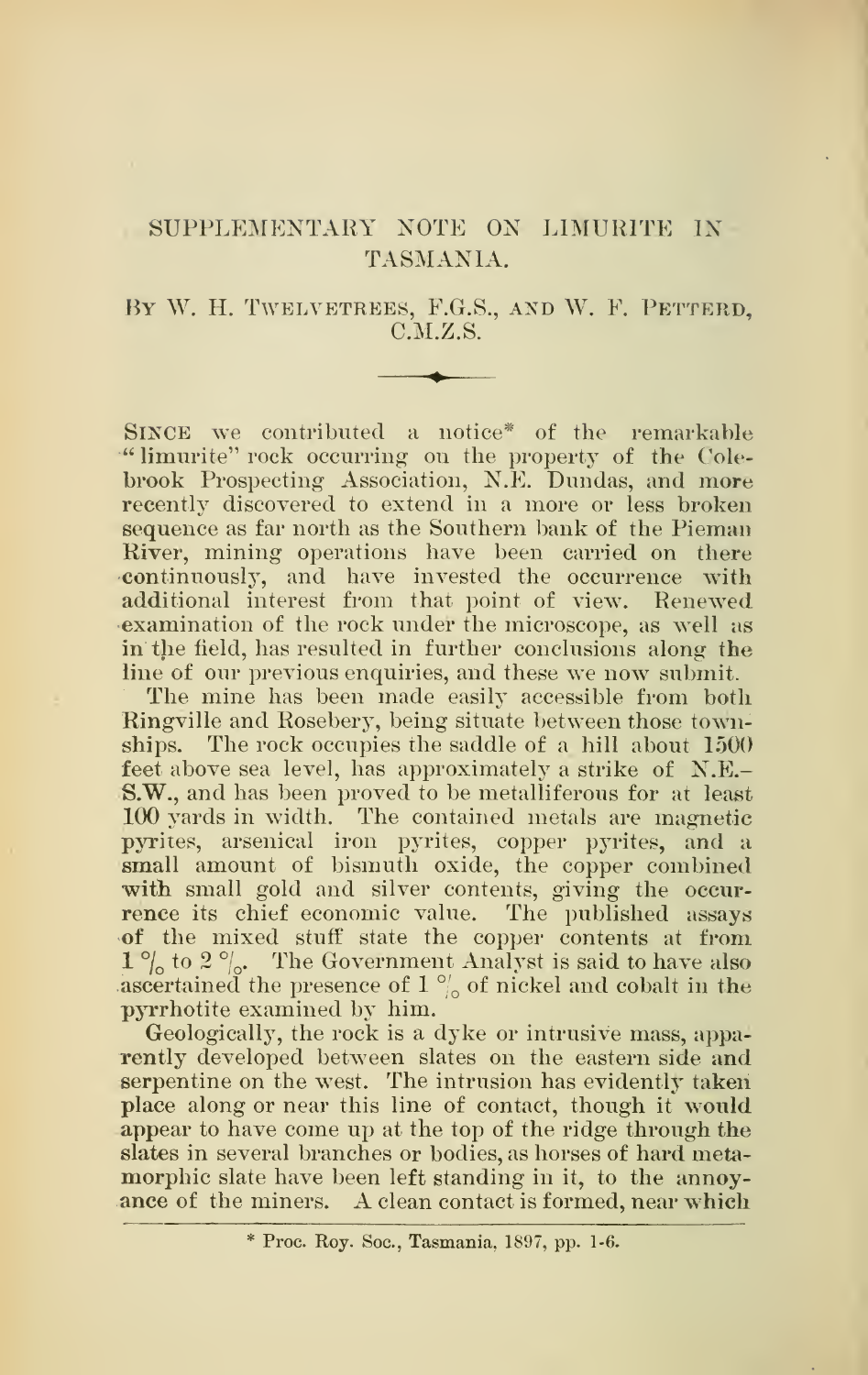## BY W. H. TWELYETREE8 AND W. F. PETTERD. 57

the slate, a quartzo-felspathic variety, is micaceous, with chlorite and actinolite. Leaying' the metals out of consideration, the dyke is composed of monoclinic pyroxene (largely altered to uralite and actinolite) axinite, calcite, datholite, danburite, with a little secondary quartz (?) chlorite and granular sphene, and a little talc in the rock occurring further north on the Clifton property. are disposed to consider the presence of original hornblende not established. The axinite is in veins and massive patches, and is intergrown with datholite, danburite, and the other minerals of the rock mass. Professor A. Lacroix, in his memoir on the limurite of the Pyrenees, is of opinion that the rock does not belong to a definite petrographical type, as it is variable in structure, and its mineralogical composition differs in different parts of the same mass. This remark applies with unabated force to the Colebrook intrusion, so far as the dyke as. a unit is concerned. Looking at it in this way, it is essentially a pyroxenite, which here and there receives the addition of axinite and other boric minerals. Where these minerals are developed the rock becomes locally limurite. a composite rock containing pyroxene and axinite. It is agreed that the axinite resulted from boric emanations, but how these were introduced is matter for speculation. Was the magmatic reservoir below an independent unit in course of differentiation into basic and acid layers at the time of intrusion ? Or was this spot on the confines of two reservoirs, and were the boric vapours, which were carried up in the pyroxenic material, escapes, so to speak, from the neighbouring acid basin ? Axinite veins are often found elsewhere injected into rocks already consolidated, but in this case it seems clear that the two elements crystallised synchronously. Even in those parts which are veined by axinite we do not think that the veining was later than the consolidation of the mass as a whole, nor that the rock as a whole had emerged from the phase to which both pyroxene and boron vapours alike belonged. One part of the intrusion may very well have advanced <sup>a</sup> little further in the crystallising process while other parts lagged behind ; and one result of this would be the somewhat heterogeneous character of the dyke as a whole, which, in fact, we observe.

That there was a granite reservoir not far off is shown by the tourmaline-quartz porphyry to the west at the South Renison Bell mine, between which and the Colebrook is another occurrence of axinite, in the form of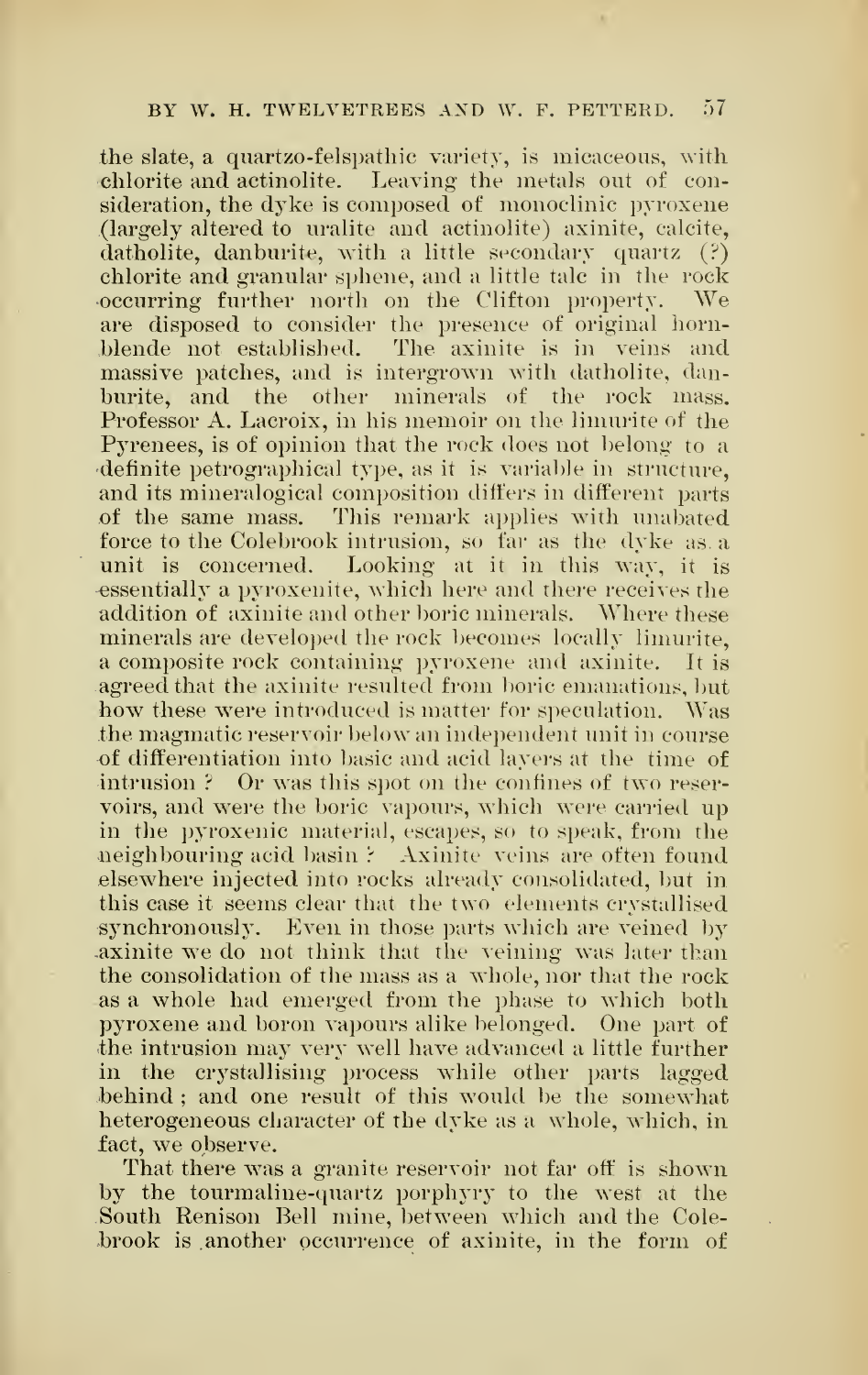axinite quartz veins, on the West Coast P.A. sections,. close to the granite. A slide prepared from this vein rock shows axinite, quartz, and an abundance of leucoxene. It is noteworthy that the axinite is confined to the vein stuff, as in Cornwall, but there is no occurrence of limurite.

Boron vapours, existing in the magma, and evolved during crystallisation, undoubtedly play a part in producing both tourmaline and axinite. In Cornwall both tourmaline and axinite are found in the granite contact zone, while other rocks, sometimes basic igneous ones, have been acted upon by granite with the same results. In the Hartz axinite and tourmaline occur at the contact of granite and diabase, and this led Lossen to correlate these two minerals. " In view of these facts, it seems to us very likely that the Western granite or its elvans and the Coiebrook pyroxinite consolidated contemporaneously. Plutonic solfataric processes, which were plainly in operation in the granite area, as shown by the tourmaline and axinite just referred to, may very well have liberated the boron vapours, which, travelling eastwards by easily imaginable channels, arrived at and were entangled in the moving mass which cooled as the axinitic pyroxenite at the Coiebrook. The whole question of this occurrence of axinite possesses a special interest for all occupied with the problems connected with the origin of igneous rocks.

Microscopical inspection of the tourmaline-quartz-porphyry at the South Renison Bell mine discloses a groundmass existing as a Mosaic of quartz and tourmaline, which contains porphyritic crystals of quartz and nests of large tourmaline and quartz crystals. There is no doubt as to the tourmaline. Its colour is brownish yellow and blue, often in one and the same crystal, strongly dichroic  $0 > E$ , axis of maximum elasticity || C. The tourmaline often enwraps grains of quartz. The quartz contains vacuum bubbles in fluid inclusions in considerable quantity.

Last year a note on datholite as occurring in the Colebrook limurite was submitted by one of us to the society,  $(\dagger)$ . and we have since taken occasion to examine this mineral microscopically. In thin section it is colourless, but in polarised light the interference colours are high, comprising the tints of the second and third orders of Newton's scale. The double refraction is slightly under that of augite. In

<sup>\*</sup> Massige Gesteine. H. Rosenbusch, 1896, p. 103.

 $\dagger$  Notes on some recently discovered and other minerals occurring in Tasmania. W. F. Petterd. Proc. Roy. Soc. Tasm. 1897, p. 63.